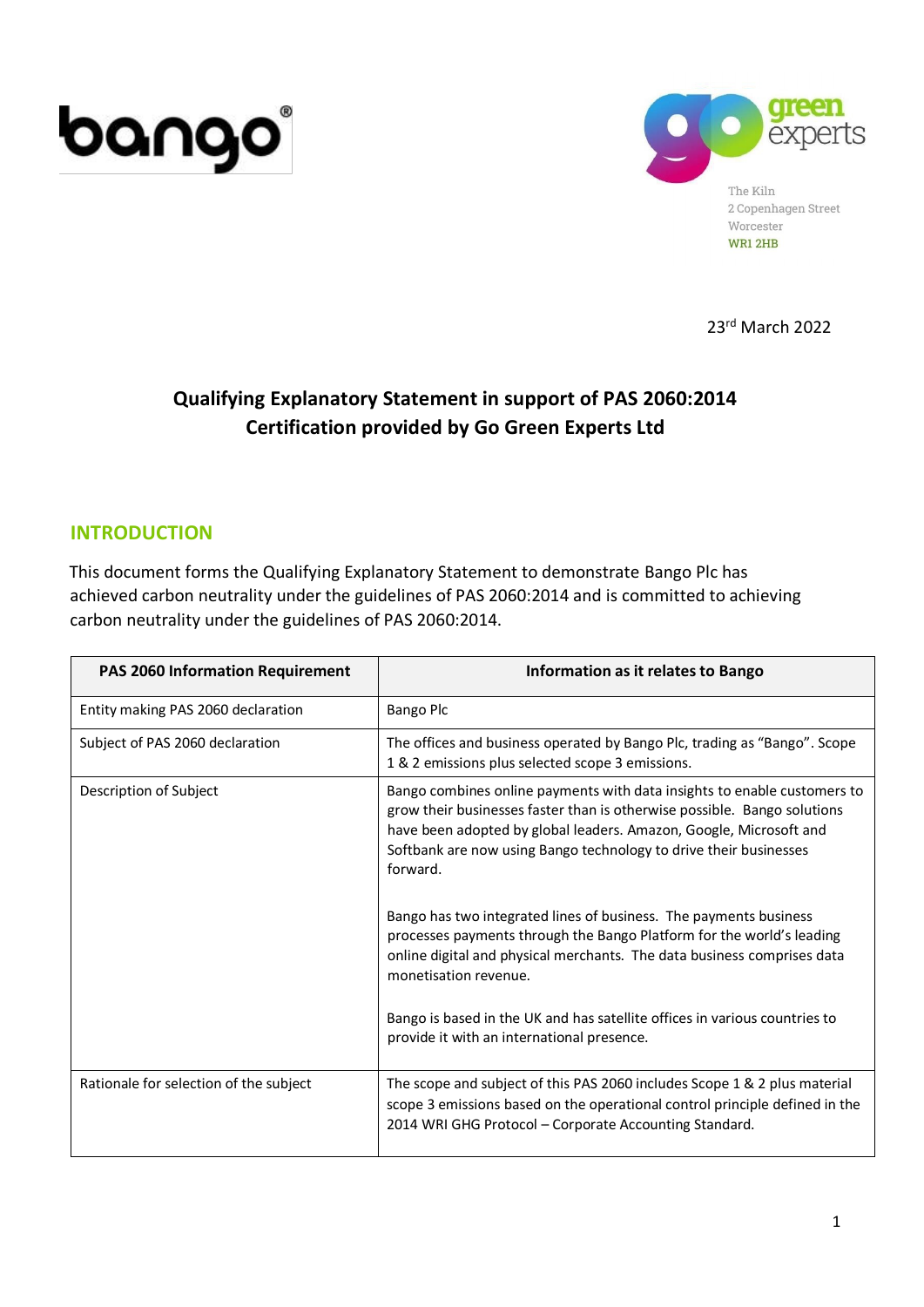|                                                                                                                        | The subject reflects Bango's emissions from its leased offices, travel and<br>purchased services. This enables the business to have direct influence over<br>the reduction of emissions. |
|------------------------------------------------------------------------------------------------------------------------|------------------------------------------------------------------------------------------------------------------------------------------------------------------------------------------|
| What type of conformity assessment has<br>been/is to be undertaken?                                                    | Third-party assessment by Go Green Experts Ltd                                                                                                                                           |
| Individual(s) responsible for the evaluation &<br>provision of data necessary for substantiation<br>of the declaration | Gen Blackwell, People Partner - Support                                                                                                                                                  |
| Baseline date for PAS 2060 programme                                                                                   | 1 January 2020 to 31 December 2020                                                                                                                                                       |
| Achievement Period                                                                                                     | 1 January 2021 to 31 December 2021                                                                                                                                                       |
| <b>Commitment Period</b>                                                                                               | 1 January 2022 to 31 December 2022                                                                                                                                                       |

This Qualifying Explanatory Statement contains information pertaining to the subject's carbon neutrality. Any and all information herein is believed to be correct at the time of publishing. Should any information come to light that would affect the validity of the statements herein, this document will be updated to accurately reflect the current status of any carbon-neutral statement made by Bango Plc.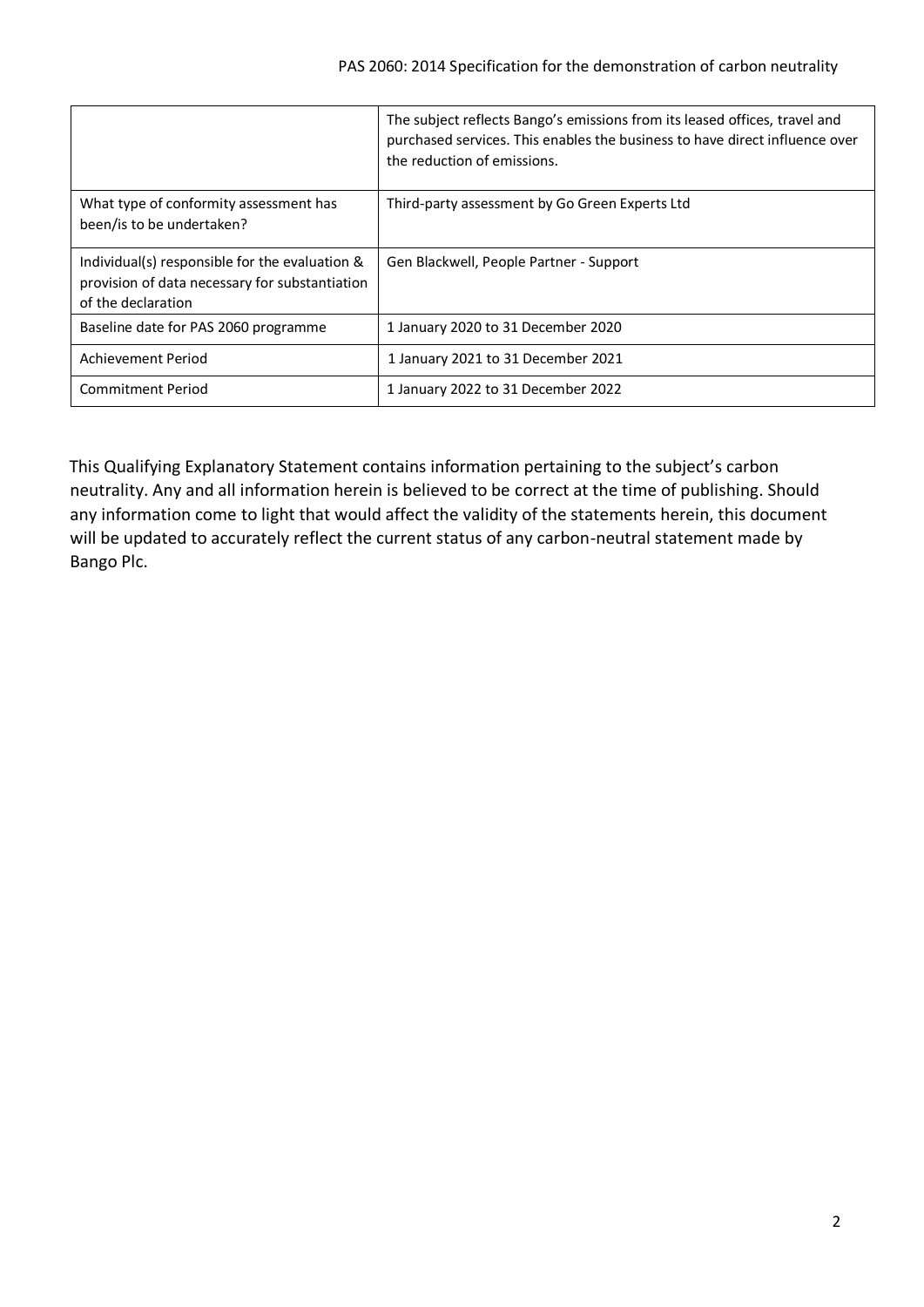# **DECLARATION OF ACHIEVEMENT OF CARBON NEUTRALITY**

| <b>PAS 2060 Information Requirement</b>                                                       | Information as it relates to Bango Plc                                                                                                                                                                                                                                                                                                                                                                                                                                                         |
|-----------------------------------------------------------------------------------------------|------------------------------------------------------------------------------------------------------------------------------------------------------------------------------------------------------------------------------------------------------------------------------------------------------------------------------------------------------------------------------------------------------------------------------------------------------------------------------------------------|
| State the period during which the entity is<br>demonstrating achievement of carbon neutrality | Application period:                                                                                                                                                                                                                                                                                                                                                                                                                                                                            |
| of the subject.                                                                               | $>$ Total: 657 tonnes CO <sub>2</sub> e                                                                                                                                                                                                                                                                                                                                                                                                                                                        |
|                                                                                               | > Intensity Metric: 32 gCO2e/\$ Revenue                                                                                                                                                                                                                                                                                                                                                                                                                                                        |
| Which method, as defined by PAS 2060, has been<br>followed to achieve carbon neutrality?      | Method 1: Demonstrating carbon neutrality                                                                                                                                                                                                                                                                                                                                                                                                                                                      |
| How have the reductions in GHG emissions<br>during this period been achieved?                 | (1) A new expenses system has allowed Bango to better<br>monitor and control travel by opting for lower carbon options<br>where possible (2) Reponses to a Bango Supplier survey<br>allowed Bango to consider which Suppliers to prioritise spend<br>with from a Carbon perspective (3) A work-from-home<br>employee survey has allowed better measurement of work-<br>from-home emissions relating to gas and electricity with<br>reductions achieved (4) Reduced Air conditioning gas usage. |
| Location of the GHG emissions report supporting<br>this claim.                                | Appendix A of this document                                                                                                                                                                                                                                                                                                                                                                                                                                                                    |
| Location of the details describing internal<br>reductions achieved during the period.         | Appendix B of this document                                                                                                                                                                                                                                                                                                                                                                                                                                                                    |
| Location of the details describing the carbon<br>offsets.                                     | Appendix C of this document                                                                                                                                                                                                                                                                                                                                                                                                                                                                    |
| Location of the description of the treatment of<br>scope 3 emissions.                         | Appendix D of this document                                                                                                                                                                                                                                                                                                                                                                                                                                                                    |
| Location of the confirmation that all elements<br>required for PAS 2060 have been undertaken  | Appendix E of this document                                                                                                                                                                                                                                                                                                                                                                                                                                                                    |

| <b>Signatories</b>                           | <b>Name</b>        | <b>Title</b>                                          | <b>Signature</b> | <b>Date</b>     |
|----------------------------------------------|--------------------|-------------------------------------------------------|------------------|-----------------|
| Name of 3rd<br>Party<br>part<br>assessor     | Dominic<br>Lavelle | Managing<br>Director - Go Green<br><b>Experts Ltd</b> |                  | 23rd March 2022 |
| Name of<br>senior internal<br>representative | Paul<br>Larby      | Managing Director -<br>Bango Plc                      |                  | 23rd March 2022 |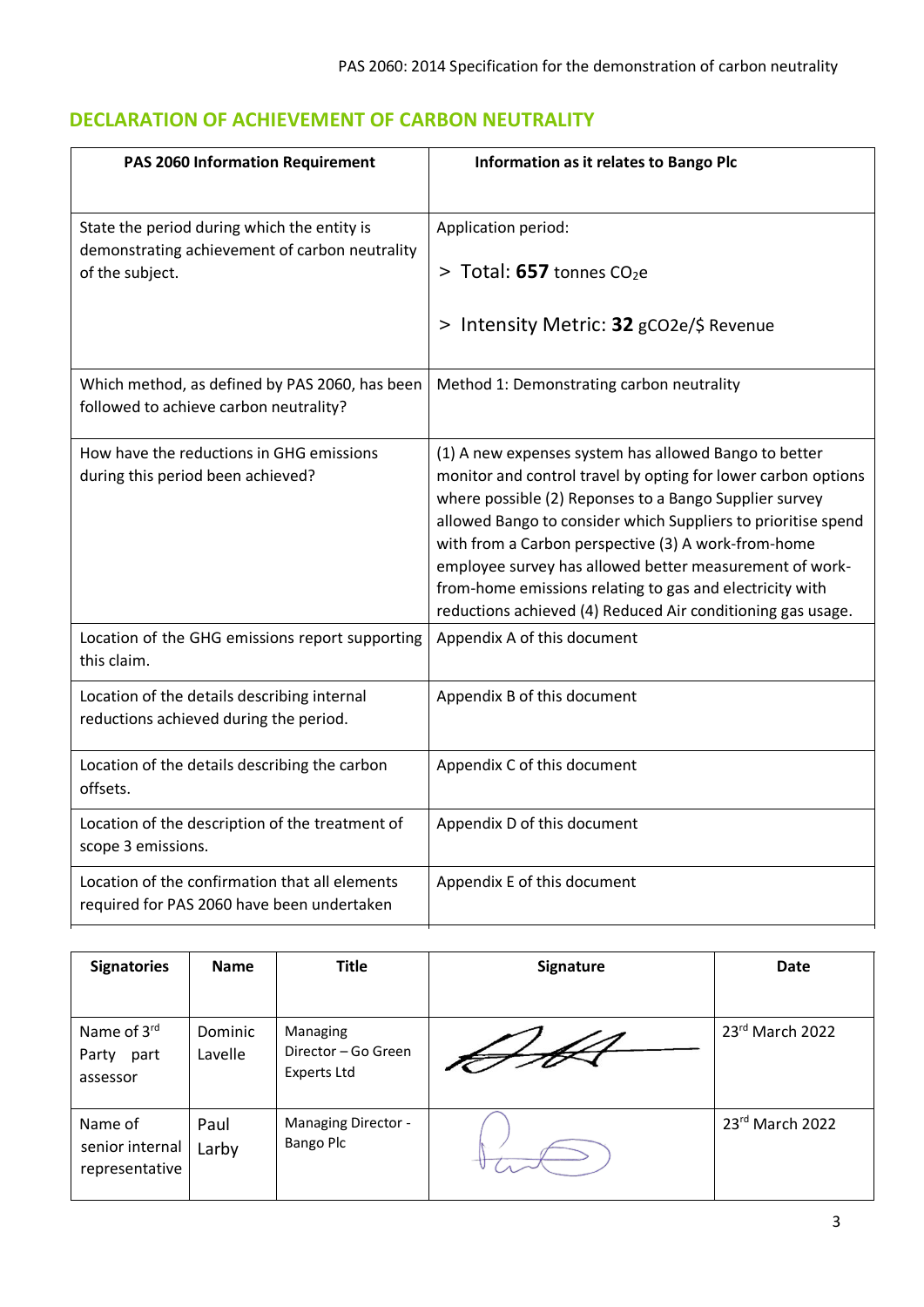### **APPENDIX A – CARBON FOOTPRINT ASSESSMENT**

#### **Greenhouse gas emissions for the period 1 January 2021 to 31 December 2021**

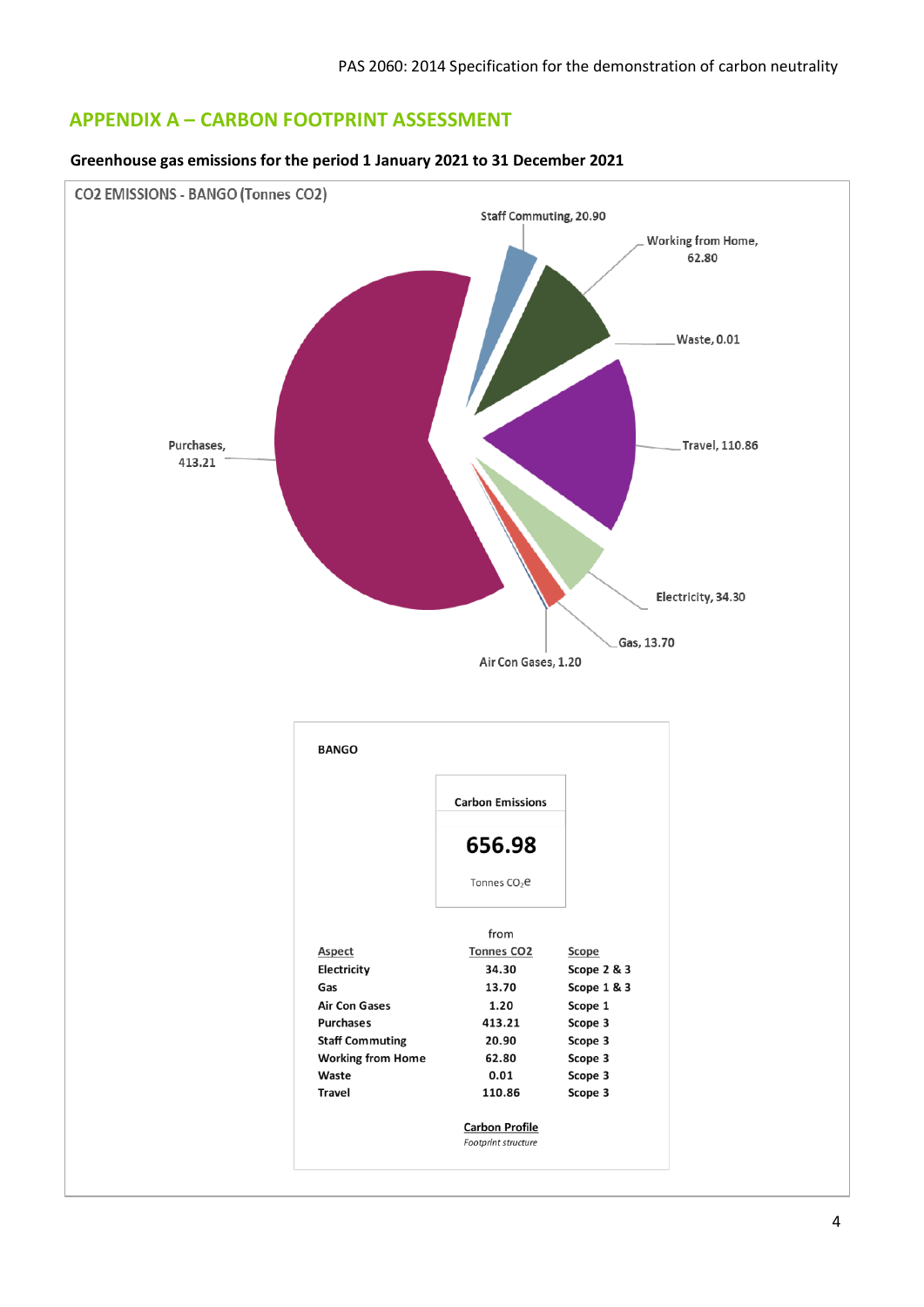### **Standard and methodology used**

Bango Plc Greenhouse Gas (GHG) Emissions are categorised as Scope 1, 2 or 3 as referred to in the WBCSD-WRI Greenhouse Gas Protocol emissions in carbon dioxide equivalent (CO2e). Scopes 1 and 2 are calculated using the conversion factors listed in the 2020 BEIS Greenhouse Gas Conversion Factors.

### **Data Quality/Confidence**

Go Green Experts Ltd has carried out a review of the data sets submitted for 2020 and 2021 by Bango Plc. These included:

- 1. Energy and water consumption
- 2. Purchased goods and services
- 3. Data for UK and International Offices
- 4. Travel data

Bango Plc provide global online commerce, payment and analytical services to business selling products and service online. Go Green Experts have examined the business data and prepared an assessment of the carbon footprint on scope 1, scope 2 plus significant scope 3 emissions. The assessment has considered emissions from the day-to-day operations of the company.

These data sets allowed Go Green Experts Ltd to produce a carbon footprint for Scope 1 & 2 emissions plus significant Scope 3 emissions.

Supporting documentation was also made available by Bango Plc. This is the second time Bango Plc has undertaken a carbon footprinting exercise. The ongoing plan to reduce emissions over the commitment period includes initiatives to allow Bango Plc to capture more data for future carbon footprint reporting and management.

For example, there are considerable scope 3 emissions for purchased services that are outside the company's direct control but can be influenced by the company. Bango carried out a supplier environmental survey and a staff working from home survey. These resulted in improved quality of scope 3 data.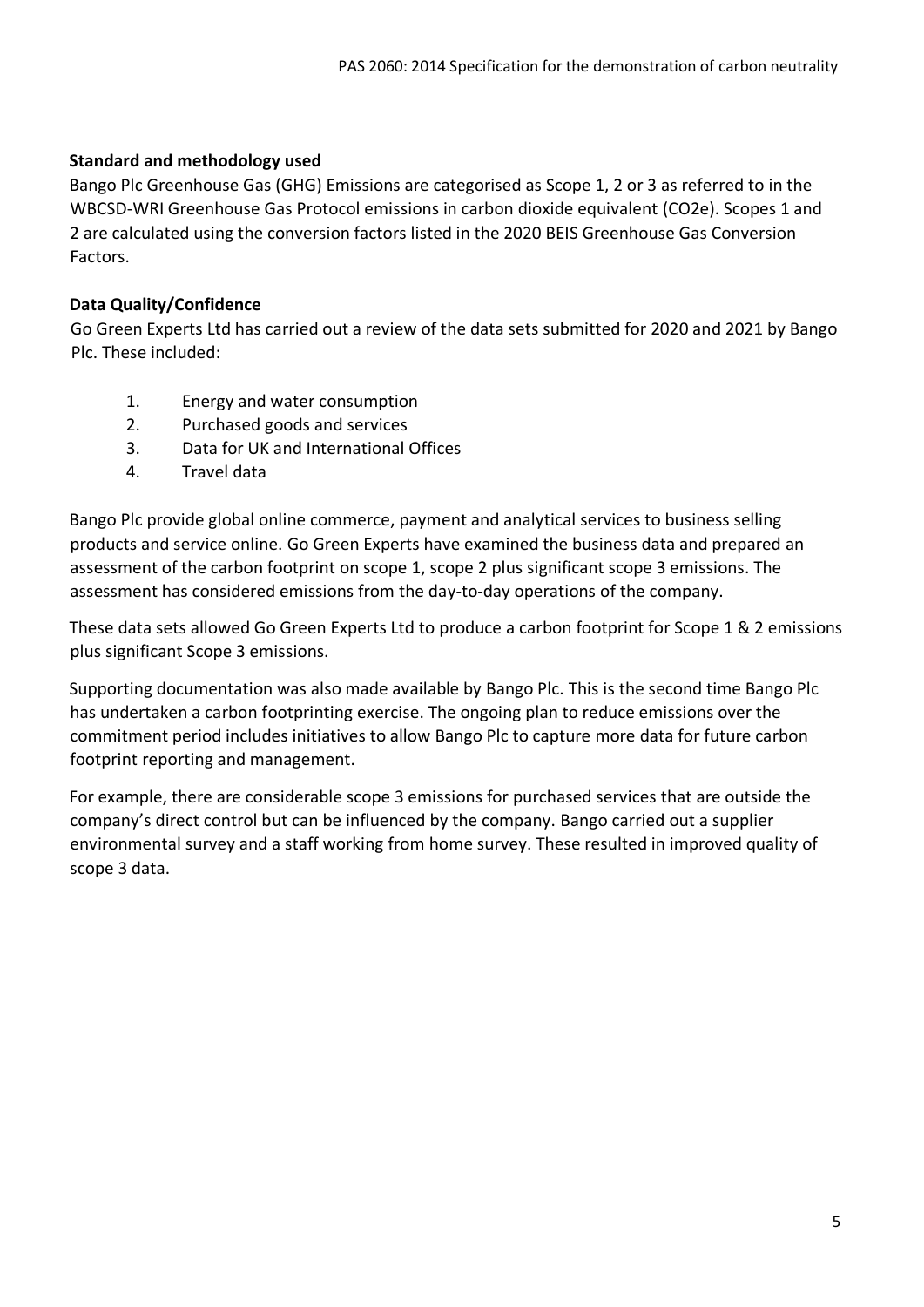### **Data Exclusions**

All Scope 1, Scope 2 plus material Scope 3 data categories have been included in the Carbon Footprint calculation, based on the operational control principle defined in the 2014 WRI GHG Protocol – Corporate Accounting Standard.

The below table describes any data category exclusions and the reason for the exclusion:

| <b>Scope</b>       | Scope 3<br><b>Category</b> | <b>Applicable?</b><br><b>Included</b><br><b>Category name</b>                        |           | <b>Explanation of why</b><br><b>Excluded</b> |                                            |  |
|--------------------|----------------------------|--------------------------------------------------------------------------------------|-----------|----------------------------------------------|--------------------------------------------|--|
| Scope <sub>1</sub> |                            | Direct emissions from owned/controlled operations                                    |           |                                              |                                            |  |
| Scope 1            |                            | <b>Company Facilities</b>                                                            | Yes       | Included                                     |                                            |  |
| Scope 1            |                            | <b>Company Vehicles</b>                                                              | No        | Excluded                                     | No company vehicles                        |  |
| Scope 1            |                            | <b>Fugitive Emissions (Air Conditioning Gasses)</b>                                  | Yes       | Included                                     |                                            |  |
| <b>Scope 2</b>     |                            | Indirect emissions from use of purchased electricity, steam, heating,<br>and cooling |           |                                              |                                            |  |
| Scope 2            |                            | <b>Purchased Electricity</b>                                                         | Yes       | Included                                     |                                            |  |
| Scope 2            |                            | Steam                                                                                | No        | Excluded                                     | No Steam                                   |  |
| Scope 2            |                            | Heating                                                                              | Yes       | Included                                     |                                            |  |
| Scope 2            |                            | Cooling                                                                              | Yes       | Included                                     |                                            |  |
| <b>Scope 3</b>     |                            | <b>UPSTREAM SCOPE 3 EMISSIONS</b>                                                    |           |                                              |                                            |  |
| Scope 3            | 1                          | Purchased goods and services                                                         | Yes       | Included                                     |                                            |  |
| Scope 3            | $\overline{2}$             |                                                                                      |           |                                              | No significant Capital                     |  |
|                    |                            | Capital goods                                                                        | No        | Excluded                                     | Goods                                      |  |
| Scope 3            | 3                          | Fuel- and energy-related activities (not                                             |           |                                              |                                            |  |
|                    |                            | included in scope 1 or scope 2)                                                      | Yes       | Included                                     |                                            |  |
| Scope 3            | 4                          |                                                                                      |           |                                              | No significant activity<br>as products are |  |
|                    |                            | Upstream transportation and distribution                                             | No        | Excluded                                     | delivered "in the cloud"                   |  |
| Scope 3            | 5                          | Waste generated in operations                                                        | Yes       | Included                                     |                                            |  |
| Scope 3            | 6                          | <b>Business travel</b>                                                               | Yes       | Included                                     |                                            |  |
| Scope 3            | 7                          | <b>Employee commuting</b>                                                            | Yes       | Included                                     |                                            |  |
| Scope 3            | 8                          | Upstream leased assets                                                               | <b>No</b> | Excluded                                     | None                                       |  |
| <b>Scope 3</b>     |                            | <b>DOWNSTREAM SCOPE 3 EMISSIONS</b>                                                  |           |                                              |                                            |  |
| Scope 3            | 9                          | Downstream transportation and distribution                                           | <b>No</b> | Excluded                                     |                                            |  |
| Scope 3            | 10                         | Processing of sold products                                                          | <b>No</b> | Excluded                                     |                                            |  |
| Scope 3            | 11                         | Use of sold products                                                                 | No        | Excluded                                     | Bango does not                             |  |
| Scope 3            | 12                         | End-of-life treatment of sold products                                               | No        | Excluded                                     | undertake any of these                     |  |
| Scope 3            | 13                         | Downstream leased assets                                                             | No        | Excluded                                     | activities at scale                        |  |
| Scope 3            | 14                         | Franchises                                                                           | No        | Excluded                                     |                                            |  |
| Scope 3            | 15                         | Investments                                                                          | <b>No</b> | Excluded                                     |                                            |  |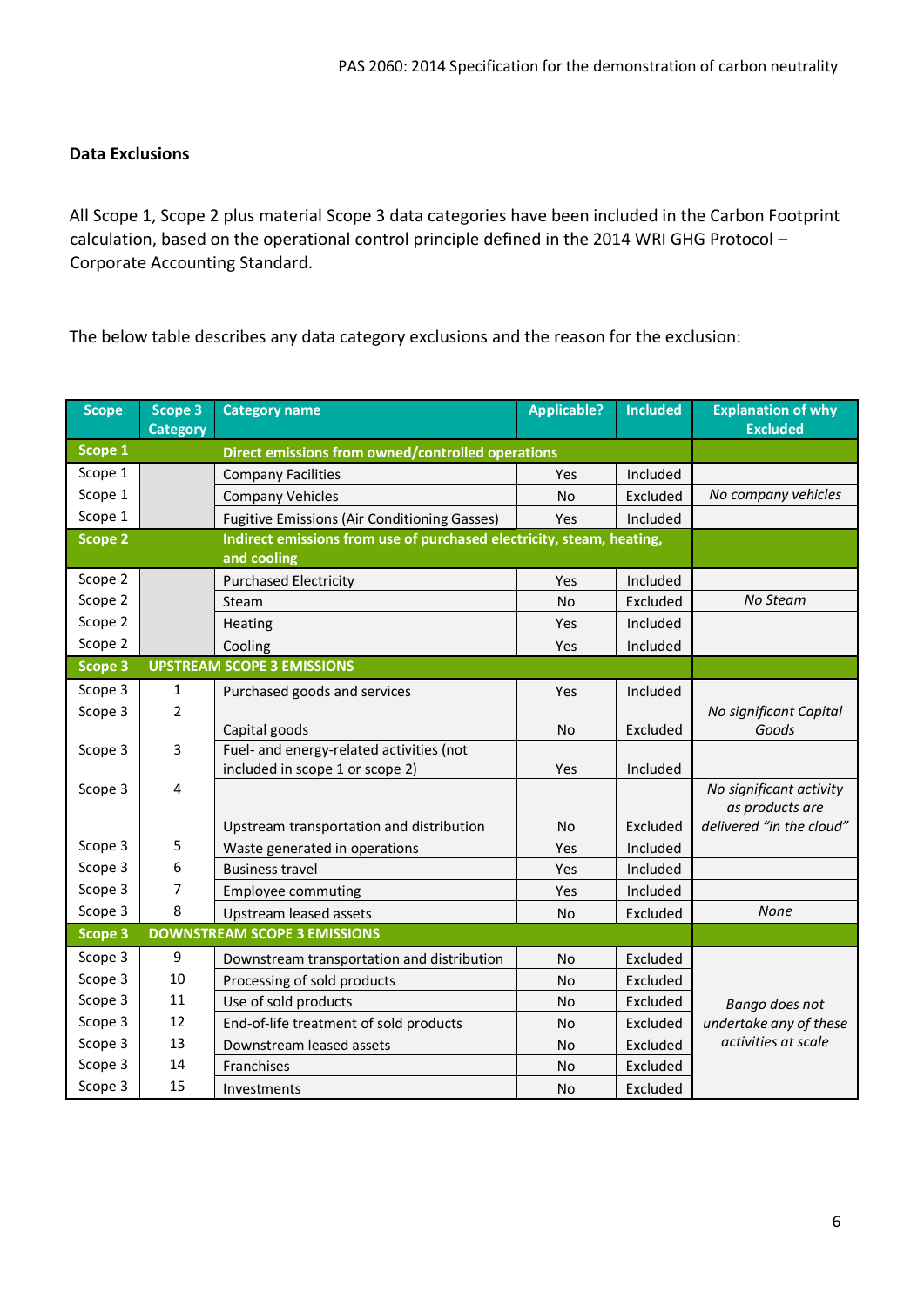## **APPENDIX B – CARBON FOOTPRINT MANAGEMENT PLAN**

### **B.1) Re-calculated prior year emissions**

Carbon emissions for the prior year (the baseline year 2020) were re-calculated following receipt of more accurate supplier data. The re-calculated 2020 carbon emissions increased from 321 Tonnes CO<sub>2</sub>e to 765 Tonnes CO<sub>2</sub>e, largely as a result of a more detailed Scope 3 Supplier assessment.

The extra 2020 carbon emissions of 444 Tonnes CO<sub>2</sub>e have been offset by Bango Plc as referred to in The Offsetting Strategy section of this report (Appendix C).

### **B.2) Historical Emission Reduction Progress for the Previous Period**



#### B.2.1) Comparison of Total Emissions from Baseline Year to Current Year

### B.2.2) Comparison of Scopes from Baseline Year to Current Year

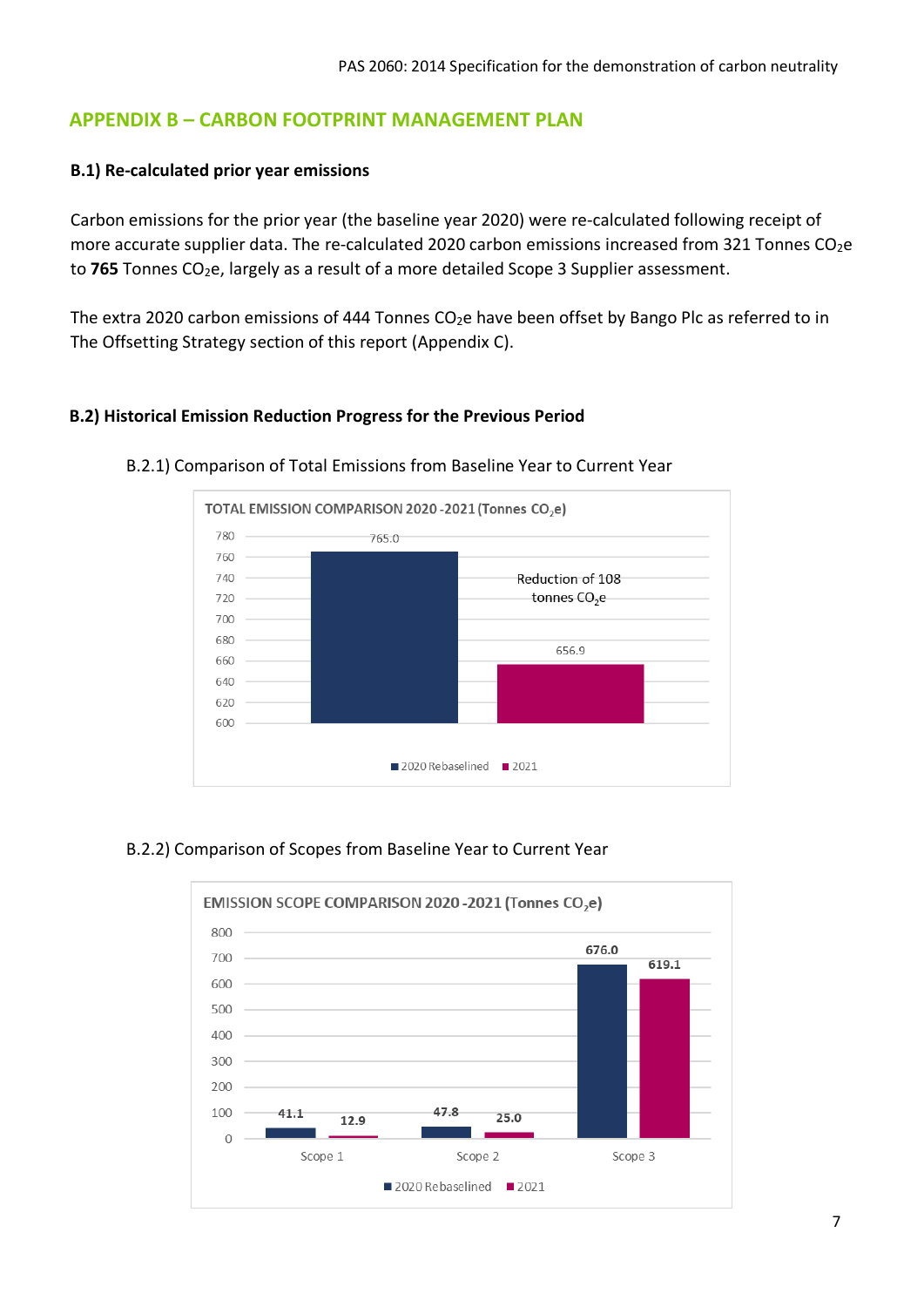|                       | Breakdown of 2021 Vs 2020 Emissions by Category & Scope |       |              |              |
|-----------------------|---------------------------------------------------------|-------|--------------|--------------|
| <b>Aspect</b>         | 2021                                                    | 2020  | <b>Delta</b> | <b>Scope</b> |
| Gas                   | 11.7                                                    | 36.6  | 24.9         | Scope 1      |
| Gas                   | 2.0                                                     | 7.5   | 5.5          | Scope 3      |
| Electricity           | 25.0                                                    | 47.8  | 22.8         | Scope 2      |
| <b>Electricity</b>    | 9.3                                                     | 17.8  | 8.5          | Scope 3      |
| <b>Purchases</b>      | 413.2                                                   | 455.1 | 41.9         | Scope 3      |
| Commuting             | 20.9                                                    | 0.0   | $-20.9$      | Scope 3      |
| <b>Work from Home</b> | 62.8                                                    | 72.8  | 10           | Scope 3      |
| Waste                 | 0.0                                                     | 0.1   | 0.1          | Scope 3      |
| <b>Travel</b>         | 110.9                                                   | 122.8 | 11.9         | Scope 3      |
| <b>Air Con Gases</b>  | 1.2                                                     | 4.5   | 3.3          | Scope 1      |
| <b>Total</b>          | 656.9                                                   | 765.0 | 108.1        |              |

### B.2.3) Comparison of Categories of Carbon Emissions from Baseline Year to Current Year

### **B.3) Comparison of Carbon Intensity (gCO2e per \$ Revenue) from Baseline Year to Current Year**

Whilst Bango Plc's revenue increased by \$4.9m from 2020 to 2021 their carbon emissions fell in absolute terms by 64 Tonnes CO<sub>2</sub>e. This has led to a large carbon intensity reduction of 14 gCO2e/\$ Revenue, which represents a 31% reduction in carbon intensity year on year.

| Year                                       | 2020<br>(Baseline) | 2021<br>(Achievement Period) |
|--------------------------------------------|--------------------|------------------------------|
| Revenue (\$)                               | \$15.7m            | \$20.7m                      |
| Total Emissions (Tonnes CO <sub>2</sub> e) | 721                | 657                          |
| Intensity (gCO <sub>2</sub> e/\$ Revenue)  | 46                 | 32                           |
| % Reduction                                |                    | $-31%$                       |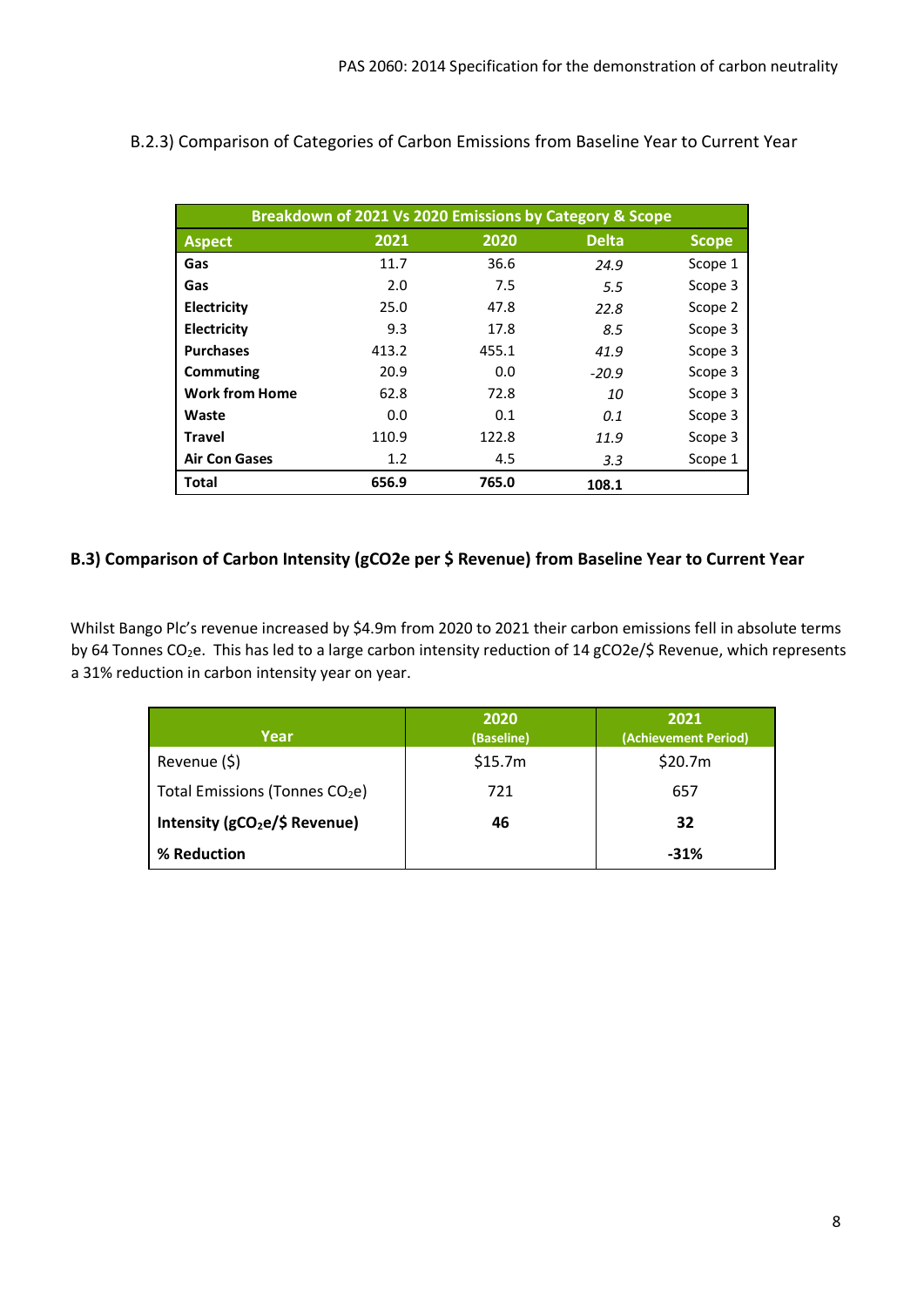# **B.4) Ongoing Emissions Reduction Plan – For the PAS 2060 Commitment Period**

### **B.4.1) OFFICES**

| <b>Greenhouse</b><br><b>Gas Aspect</b> | <b>Timing</b> | <b>Actions</b>                                                                                                                                                                                   |
|----------------------------------------|---------------|--------------------------------------------------------------------------------------------------------------------------------------------------------------------------------------------------|
|                                        |               | <b>Control</b>                                                                                                                                                                                   |
| <b>Office</b>                          | Short term    | The efficient operation of equipment owned by the company can be controlled<br>1.1<br>both in the office and when working from home.                                                             |
| energy,<br>equipment                   | Short term    | Appoint green champions/ ambassadors to assist with energy and resource<br>1.2<br>management on a day-to-day basis.                                                                              |
| consumption<br>& home                  | Long term     | Ongoing ideas discussion with employees to secure engagement.<br>1.3                                                                                                                             |
| working                                | Short term    | Develop a structured training and CO <sub>2</sub> awareness plan for employees.<br>1.4                                                                                                           |
|                                        |               | <b>Influence</b>                                                                                                                                                                                 |
| Office & IT                            | Short term    | Data storage: Ask employees to sort emails by size and delete any large emails they<br>1.5<br>no longer need. Run software searching for and removing duplicate documents<br>saved to the Cloud. |
|                                        | Medium        | Review the CO2 status of the website, review the options for reducing the carbon<br>$1.6\phantom{0}$<br>footprint of the website by using best practice guidance for low carbon websites.        |
|                                        | Medium        | <b>Ongoing</b><br>Review the electronic equipment energy consumption.<br>1.7                                                                                                                     |
| <b>Office Move</b>                     | Medium        | Review new office location options in respect of environmental performance.<br>1.8                                                                                                               |

#### **B.4.2) FINANCIAL & COMMERCIAL**

| <b>Greenhouse</b><br><b>Gas Aspect</b> | <b>Timing</b> | <b>Actions</b>                                                                                                                                                                                                  |
|----------------------------------------|---------------|-----------------------------------------------------------------------------------------------------------------------------------------------------------------------------------------------------------------|
|                                        | Short term    | <b>Control:</b><br>Review commercial service supply chain, banks, insurance, accountancy, cloud<br>2.1<br>hosting, training providers, software subscriptions, legal services, and other<br>relevant suppliers. |
| <b>Financial &amp;</b><br>commercial   | Short term    | Influence:<br>Work with suppliers to encourage emissions reduction.<br>2.2                                                                                                                                      |
|                                        | Long term     | <b>Ongoing</b><br>Continually review the supply chain and consider competent suppliers offering<br>2.3<br>the lowest CO2 options.                                                                               |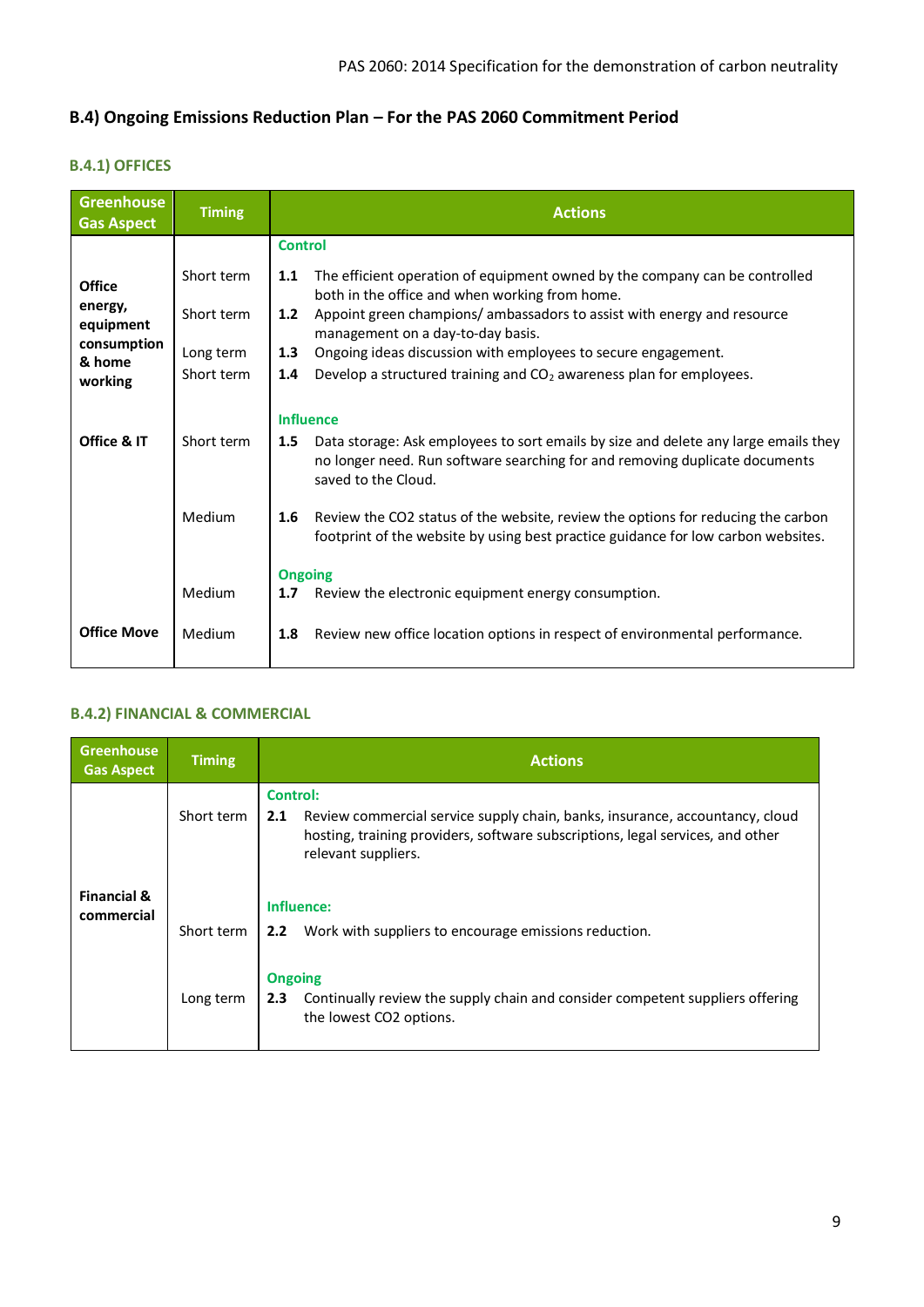### **B.4.3) TRAVEL**

| <b>Greenhouse</b><br><b>Gas Aspect</b> | <b>Timing</b> | <b>Actions</b>                                                                                                                                                                             |
|----------------------------------------|---------------|--------------------------------------------------------------------------------------------------------------------------------------------------------------------------------------------|
|                                        |               | Control:                                                                                                                                                                                   |
|                                        | <b>Medium</b> | Reduce flying where practical: Eurostar is a good alternative into Europe<br>3.1                                                                                                           |
|                                        | <b>Medium</b> | 3.2<br>If flying is necessary, fly economy rather than business class                                                                                                                      |
|                                        |               | Influence:                                                                                                                                                                                 |
|                                        | Medium        | Share learning with clients and suppliers<br>3.3 <sub>2</sub>                                                                                                                              |
| <b>Travel</b>                          | <b>Medium</b> | Review links to low carbon commuting in relation to any office move, and<br>$3.4^{\circ}$<br>ensure there are facilities to enable cycling to work, including cycle parking and<br>showers |
|                                        |               | Ongoing:                                                                                                                                                                                   |
|                                        | Long term     | Continue to develop expenses system to encourage low $CO2$ modes of transport.<br>3.5                                                                                                      |
|                                        | Long term     | 3.6<br>Continue to offer employees incentives for low carbon commuting and travel,<br>such as salary sacrifice for cycling equipment and Electric Vehicles                                 |

#### **B.4.4) PROCUREMENT**

| <b>Greenhouse</b><br><b>Gas Aspect</b> | <b>Timing</b> | <b>Actions</b>  |                                                                                                                                           |  |  |
|----------------------------------------|---------------|-----------------|-------------------------------------------------------------------------------------------------------------------------------------------|--|--|
|                                        |               |                 | <b>Control:</b>                                                                                                                           |  |  |
|                                        | Short term    | 4.1             | Continue to review suppliers with the largest estimated carbon emissions                                                                  |  |  |
|                                        |               | Influence:      |                                                                                                                                           |  |  |
|                                        | Medium        | 4.2             | Work with the main emitters in the supply chain to develop options to reduce<br>the scope 3 emissions relating to Bango                   |  |  |
| Procurement                            |               |                 |                                                                                                                                           |  |  |
|                                        |               | <b>Ongoing:</b> |                                                                                                                                           |  |  |
|                                        | Long term     | 4.5             | Develop a long-term plan to reduce supply chain emissions going forward                                                                   |  |  |
|                                        | Long          | 4.7             | Develop a consistent approach to $CO2e$ data gathering throughout the supply<br>chain.                                                    |  |  |
|                                        | Medium        | 4.8             | Review new innovations and technology to establish whether they will meet<br>client requirements and reduce Bango's environmental impact. |  |  |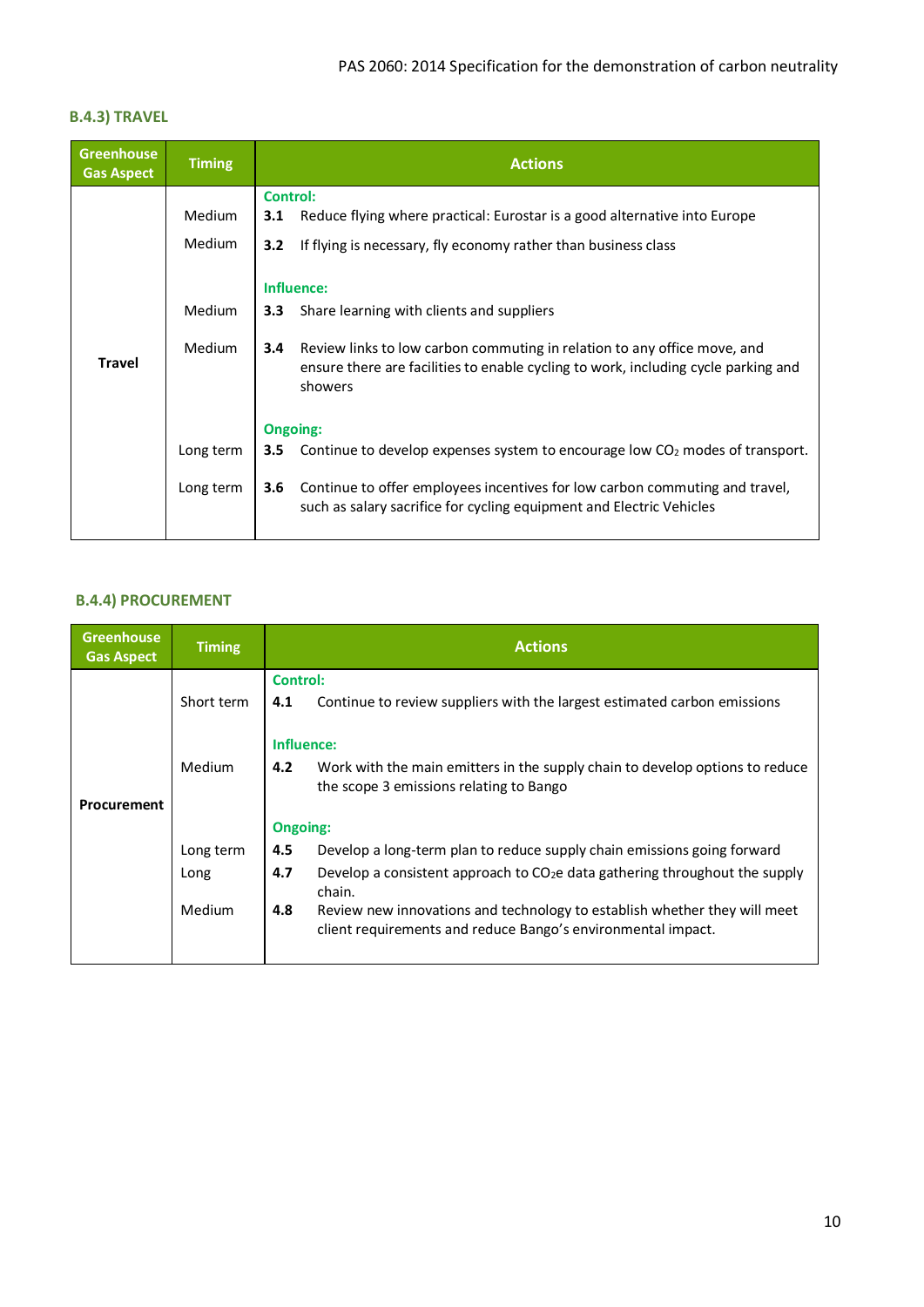#### **B.5) Ongoing Conformance to the Carbon Footprint Management Plan**

*The following measures will be followed to assess performance against the plan.*

A quarterly progress update session will be held between Go Green Experts Ltd and Bango Plc during the commitment period to ensure that Bango Plc is on track to lower emissions materially during the commitment period.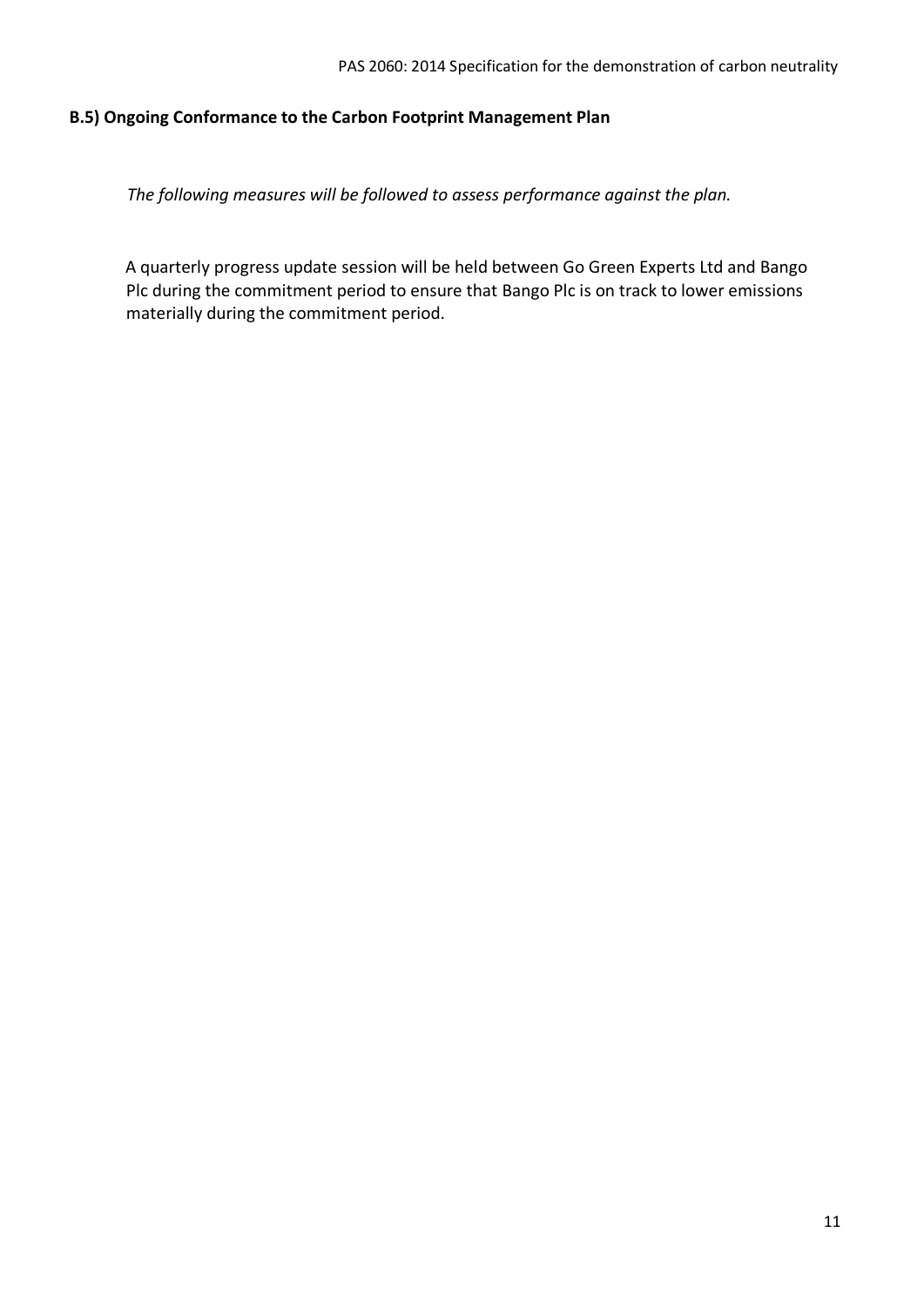# **APPENDIX C – CARBON OFFSET STRATEGY**

*The following information covers the offset strategy for the period of carbon neutrality.* 

### **Quantity of GHG emissions to be offset: 1,101 tonnes CO2e**

### **Consisting of:**

- > 2021 carbon footprint to offset: **657 tonnes CO2e**
- > 2020 additional carbon footprint to offset: **444 Tonnes CO2e**

The additional 2020 emissions are due to receipt of more accurate supplier data for the year leading to a recalculation of the 2020 carbon footprint. This is a common practice as better data is made available through initiatives such as the Bango Carbon Footprint Supplier Survey sent out in 2021.

| Carbon<br>offset<br>strategy | Go Green Experts Ltd have provided Bango Plc with Carbon Credits equating to 1,101<br>$tCO2e$ to offset their carbon emissions for the achievement period. |  |  |
|------------------------------|------------------------------------------------------------------------------------------------------------------------------------------------------------|--|--|
|                              | The specific project invested in:                                                                                                                          |  |  |
|                              | VORLD<br>The Conservation Coast<br>Our Carbon Balanced project<br>in Guatemala<br>Registered charity no 100291                                             |  |  |
|                              | The project meets the REDD+ international framework and meets the following<br>standards:                                                                  |  |  |
|                              | $\checkmark$ Verified Carbon Standard - Verra<br>$\checkmark$ The Climate, Community and Biodiversity Standards (CCB Standards)<br>REDD+<br>$\checkmark$   |  |  |
|                              | The carbon credits have been retired on the Verra registry.                                                                                                |  |  |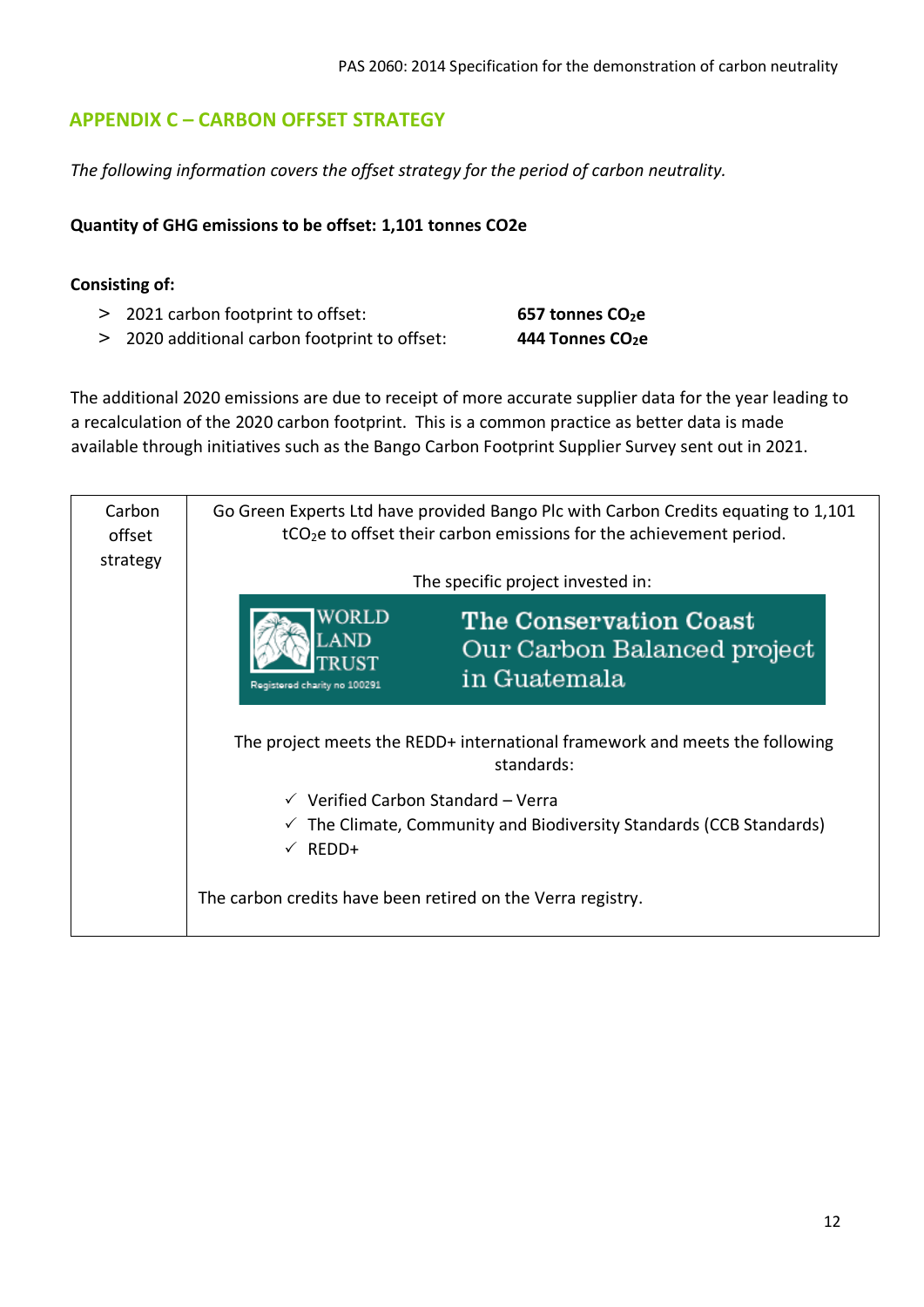### **APPENDIX D – SCOPE 3 EMISSIONS**

In preparing the organisational GHG inventory for the purpose of carbon neutrality Go Green Experts Ltd worked with Bango Plc to adopt a traditional organisational boundary that includes all scope 1, 2 significant scope 3 emission sources.

PAS 2060 recommends including all scope 3 emission sources that are technically feasible and costeffective to quantify.

Scope 3 "Travel" include business travel. Scope 3 "Commuting" is calculated using data obtained from an employee travel survey undertaken in 2021.

By their nature scope 3 emissions are modelled or estimates.

The below table confirms which of the 15 scope 3 categories have been excluded and the reason for the exclusion.

| <b>Scope</b> | Scope 3<br><b>Category</b> | <b>Category name</b>                       | <b>Applicable?</b> | <b>Included</b> | <b>Explanation of why</b><br><b>Excluded</b> |
|--------------|----------------------------|--------------------------------------------|--------------------|-----------------|----------------------------------------------|
|              |                            | <b>UPSTREAM SCOPE 3 EMISSIONS</b>          |                    |                 |                                              |
| Scope 3      | 1                          | Purchased goods and services               | Yes                | Included        |                                              |
|              | $\overline{2}$             |                                            |                    |                 | No significant Capital                       |
|              |                            | Capital goods                              | No                 | Excluded        | Goods                                        |
|              | 3                          | Fuel- and energy-related activities (not   |                    |                 |                                              |
|              |                            | included in scope 1 or scope 2)            | Yes                | Included        |                                              |
|              | 4                          |                                            |                    |                 | No significant activity                      |
|              |                            |                                            |                    |                 | as products are                              |
|              |                            | Upstream transportation and distribution   | <b>No</b>          | Excluded        | delivered "in the cloud"                     |
|              | 5                          | Waste generated in operations              | Yes                | Included        |                                              |
|              | 6                          | <b>Business travel</b>                     | Yes                | Included        |                                              |
|              | 7                          | <b>Employee commuting</b>                  | Yes                | Included        |                                              |
|              | 8                          | Upstream leased assets                     | No                 | Excluded        | <b>None</b>                                  |
|              |                            | <b>DOWNSTREAM SCOPE 3 EMISSIONS</b>        |                    |                 |                                              |
|              | 9                          | Downstream transportation and distribution | <b>No</b>          | Excluded        |                                              |
|              | 10                         | Processing of sold products                | <b>No</b>          | Excluded        |                                              |
|              | 11                         | Use of sold products                       | <b>No</b>          | Excluded        | Bango does not                               |
|              | 12                         | End-of-life treatment of sold products     | No                 | Excluded        | undertake any of these                       |
|              | 13                         | Downstream leased assets                   | <b>No</b>          | Excluded        | activities at scale                          |
|              | 14                         | Franchises                                 | No                 | Excluded        |                                              |
|              | 15                         | Investments                                | <b>No</b>          | Excluded        |                                              |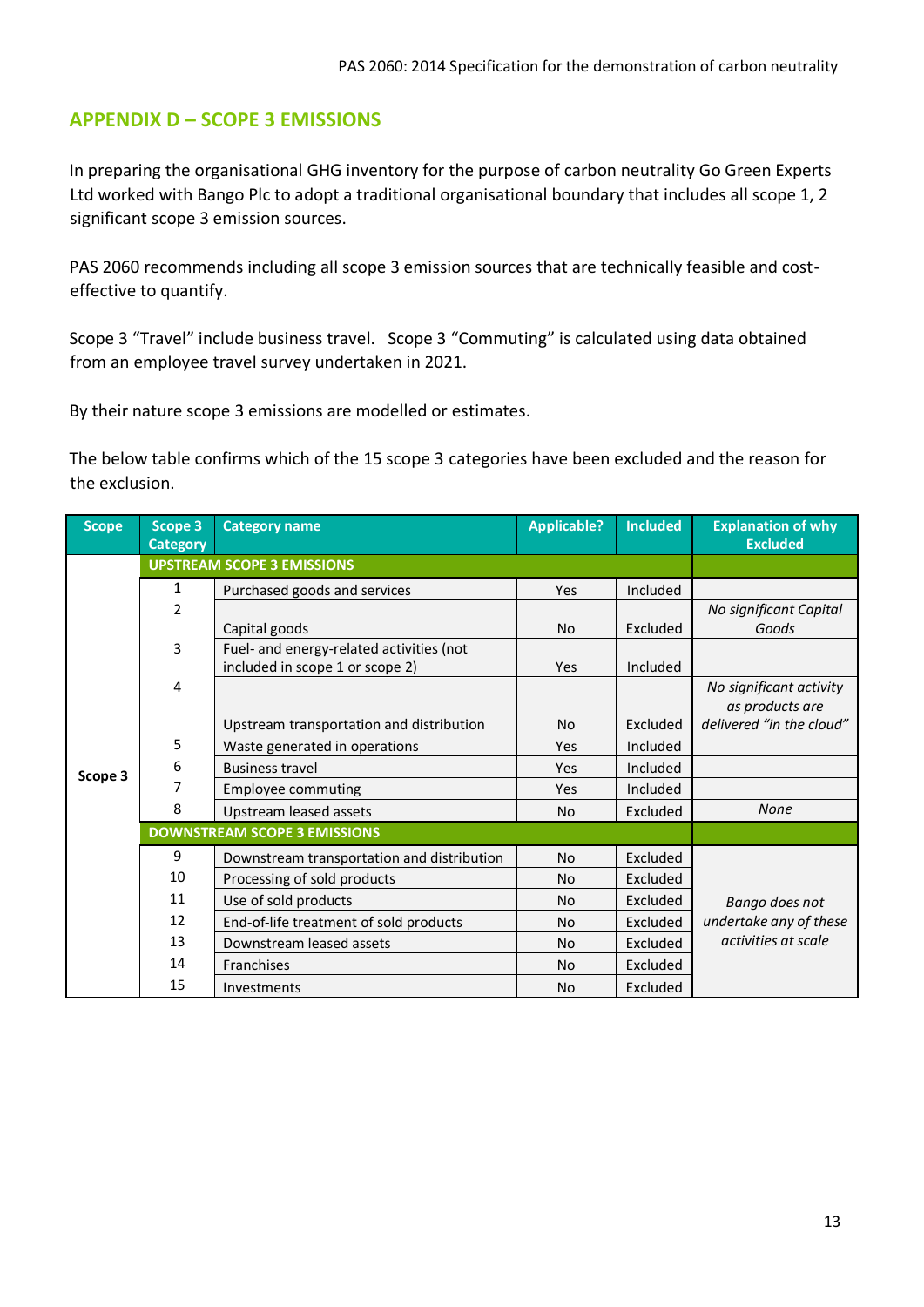## **APPENDIX E –ALL ELEMENTS REQUIRED FOR PAS 2060 HAVE BEEN UNDERTAKEN**

### **Table: Checklist for QES supporting declaration of commitment to carbon neutrality**

| 1 Identify the individual responsible for the evaluation and provision of data necessary for the substantiation                                                                                                                                                                                                                                                                                                                                                                                                                                                                                                                                                                                                                                                                                                                                                                                                                                                                                                                                                                                                                            |   |
|--------------------------------------------------------------------------------------------------------------------------------------------------------------------------------------------------------------------------------------------------------------------------------------------------------------------------------------------------------------------------------------------------------------------------------------------------------------------------------------------------------------------------------------------------------------------------------------------------------------------------------------------------------------------------------------------------------------------------------------------------------------------------------------------------------------------------------------------------------------------------------------------------------------------------------------------------------------------------------------------------------------------------------------------------------------------------------------------------------------------------------------------|---|
| of the declaration including that of preparing, substantiating, communicating, and maintaining the                                                                                                                                                                                                                                                                                                                                                                                                                                                                                                                                                                                                                                                                                                                                                                                                                                                                                                                                                                                                                                         |   |
| declaration.                                                                                                                                                                                                                                                                                                                                                                                                                                                                                                                                                                                                                                                                                                                                                                                                                                                                                                                                                                                                                                                                                                                               |   |
|                                                                                                                                                                                                                                                                                                                                                                                                                                                                                                                                                                                                                                                                                                                                                                                                                                                                                                                                                                                                                                                                                                                                            |   |
| 2 Identify the entity responsible for making the declaration.                                                                                                                                                                                                                                                                                                                                                                                                                                                                                                                                                                                                                                                                                                                                                                                                                                                                                                                                                                                                                                                                              | ✔ |
|                                                                                                                                                                                                                                                                                                                                                                                                                                                                                                                                                                                                                                                                                                                                                                                                                                                                                                                                                                                                                                                                                                                                            |   |
| 3 Identify the subject of the declaration.                                                                                                                                                                                                                                                                                                                                                                                                                                                                                                                                                                                                                                                                                                                                                                                                                                                                                                                                                                                                                                                                                                 | ✔ |
|                                                                                                                                                                                                                                                                                                                                                                                                                                                                                                                                                                                                                                                                                                                                                                                                                                                                                                                                                                                                                                                                                                                                            |   |
| 4 Explain the rationale for the selection of the subject. (The selection of the subject should ideally be based on<br>a broader understanding of the entire carbon footprint of the entity so that the carbon footprint of the<br>selected subject can be seen in context; entities need to be able to demonstrate that they are not<br>intentionally excluding their most significant greenhouse gas [GHG] emissions [or alternatively can explain<br>why they have done so]).                                                                                                                                                                                                                                                                                                                                                                                                                                                                                                                                                                                                                                                            |   |
|                                                                                                                                                                                                                                                                                                                                                                                                                                                                                                                                                                                                                                                                                                                                                                                                                                                                                                                                                                                                                                                                                                                                            |   |
| 5 Define the boundaries of the subject.                                                                                                                                                                                                                                                                                                                                                                                                                                                                                                                                                                                                                                                                                                                                                                                                                                                                                                                                                                                                                                                                                                    | ✔ |
|                                                                                                                                                                                                                                                                                                                                                                                                                                                                                                                                                                                                                                                                                                                                                                                                                                                                                                                                                                                                                                                                                                                                            |   |
| 6 Identify all characteristics (purposes, objectives, or functionality) inherent to that subject.                                                                                                                                                                                                                                                                                                                                                                                                                                                                                                                                                                                                                                                                                                                                                                                                                                                                                                                                                                                                                                          | ✔ |
|                                                                                                                                                                                                                                                                                                                                                                                                                                                                                                                                                                                                                                                                                                                                                                                                                                                                                                                                                                                                                                                                                                                                            |   |
| 7 Identify and take into consideration all activities material to the fulfilment, achievement or delivery of the<br>purposes, objectives, or functionality of the subject.                                                                                                                                                                                                                                                                                                                                                                                                                                                                                                                                                                                                                                                                                                                                                                                                                                                                                                                                                                 |   |
|                                                                                                                                                                                                                                                                                                                                                                                                                                                                                                                                                                                                                                                                                                                                                                                                                                                                                                                                                                                                                                                                                                                                            |   |
| 8 Select which of the 3 options within PAS 2060 you intend to follow.                                                                                                                                                                                                                                                                                                                                                                                                                                                                                                                                                                                                                                                                                                                                                                                                                                                                                                                                                                                                                                                                      | ✔ |
|                                                                                                                                                                                                                                                                                                                                                                                                                                                                                                                                                                                                                                                                                                                                                                                                                                                                                                                                                                                                                                                                                                                                            |   |
| 9 Identify the date by which the entity plans to achieve the status of "Carbon Neutrality" of the subject and                                                                                                                                                                                                                                                                                                                                                                                                                                                                                                                                                                                                                                                                                                                                                                                                                                                                                                                                                                                                                              | ✔ |
| specify the period for which the entity intends to maintain that status.                                                                                                                                                                                                                                                                                                                                                                                                                                                                                                                                                                                                                                                                                                                                                                                                                                                                                                                                                                                                                                                                   |   |
|                                                                                                                                                                                                                                                                                                                                                                                                                                                                                                                                                                                                                                                                                                                                                                                                                                                                                                                                                                                                                                                                                                                                            |   |
| 10 Select an appropriate standard and methodology for defining the subject, the GHG emissions associated                                                                                                                                                                                                                                                                                                                                                                                                                                                                                                                                                                                                                                                                                                                                                                                                                                                                                                                                                                                                                                   |   |
| with that subject and the calculation of the carbon footprint for the defined subject.                                                                                                                                                                                                                                                                                                                                                                                                                                                                                                                                                                                                                                                                                                                                                                                                                                                                                                                                                                                                                                                     |   |
|                                                                                                                                                                                                                                                                                                                                                                                                                                                                                                                                                                                                                                                                                                                                                                                                                                                                                                                                                                                                                                                                                                                                            |   |
| 11 Provide justification for the selection of the methodology chosen. (The methodology employed shall<br>minimize uncertainty and yield accurate, consistent, and reproducible results.)                                                                                                                                                                                                                                                                                                                                                                                                                                                                                                                                                                                                                                                                                                                                                                                                                                                                                                                                                   | ✔ |
|                                                                                                                                                                                                                                                                                                                                                                                                                                                                                                                                                                                                                                                                                                                                                                                                                                                                                                                                                                                                                                                                                                                                            |   |
| 12 Confirm that the selected methodology was applied in accordance with its provisions and the principles set<br>out in PAS 2060.                                                                                                                                                                                                                                                                                                                                                                                                                                                                                                                                                                                                                                                                                                                                                                                                                                                                                                                                                                                                          |   |
|                                                                                                                                                                                                                                                                                                                                                                                                                                                                                                                                                                                                                                                                                                                                                                                                                                                                                                                                                                                                                                                                                                                                            |   |
| 13 Describe the actual types of GHG emissions, classification of emissions (Scope 1, 2, or 3) and size of the<br>carbon footprint of the subject exclusive of any purchases of carbon offsets.<br>a) All greenhouse gases shall be included and converted into tCO2e.<br>b) 100% Scope 1 (direct) emissions relevant to the subject shall be included when determining the carbon<br>footprint.<br>c) 100% Scope 2 (indirect) emissions relevant to the subject shall be<br>included when determining the carbon footprint.<br>d) Where estimates of GHG emissions are used in the quantification of the subject carbon footprint<br>(particularly when associated with Scope 3 emissions) these shall be determined in a manner that precludes<br>underestimation.<br>e) Scope 1, 2 or 3 emission sources estimated to be more than 1% of the total carbon footprint shall be<br>taken into consideration unless evidence can be provided to demonstrate that such quantification would<br>not be technically feasible or cost-effective. (Emission sources estimated to constitute less than 1% may be<br>excluded on that basis alone.) |   |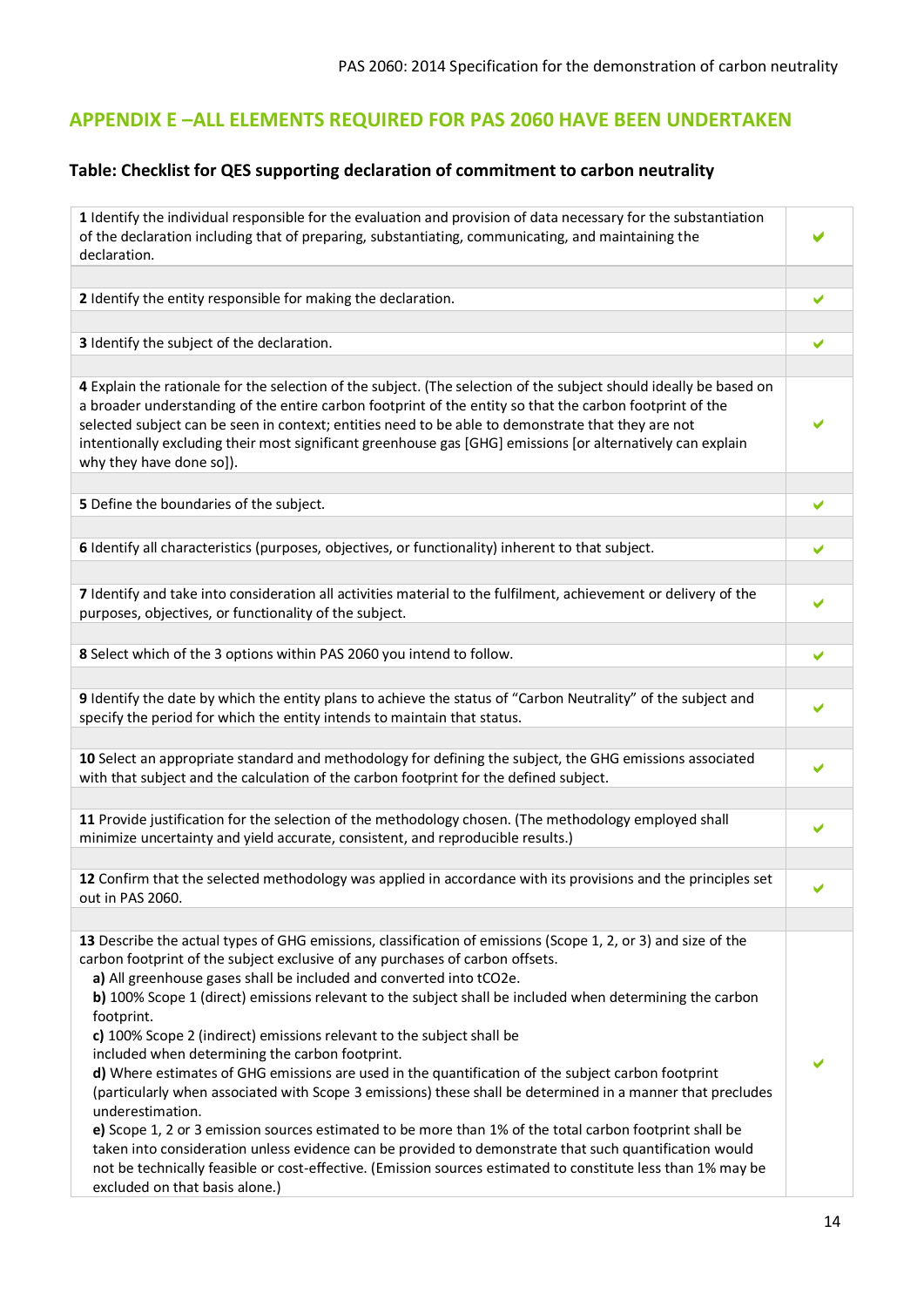| f) The quantified carbon footprint shall cover at least 95% of the emissions from the subject.<br>g) Where a single source contributes more than 50% of the total emissions, the 95% threshold applies to the<br>remaining sources of emissions.<br>h) Any exclusion and the reason for that exclusion shall be documented.                                                                                                                                                                                                                                                                                                                                                                                                                                                                                                                                                                                                                                      |   |
|------------------------------------------------------------------------------------------------------------------------------------------------------------------------------------------------------------------------------------------------------------------------------------------------------------------------------------------------------------------------------------------------------------------------------------------------------------------------------------------------------------------------------------------------------------------------------------------------------------------------------------------------------------------------------------------------------------------------------------------------------------------------------------------------------------------------------------------------------------------------------------------------------------------------------------------------------------------|---|
|                                                                                                                                                                                                                                                                                                                                                                                                                                                                                                                                                                                                                                                                                                                                                                                                                                                                                                                                                                  |   |
| 14 Where the subject is an organization/company or part thereof, ensure that:<br>a) Boundaries are a true and fair representation of the organization's GHG emissions (i.e. shall include all<br>GHG emissions relating to core operations including subsidiaries owned and operated by the organization).<br>It will be important to ensure claims are credible - if an entity chooses a very narrow subject and excludes<br>its carbon-intensive activities or if it outsources its carbon-intensive activities, then this<br>needs to be documented.<br>b) Either the equity share or control approach has been used to define which GHG emissions are included.<br>Under the equity share approach, the entity accounts for GHG emissions from the subject according<br>to its share of equity in the subject. Under the control approach, the entity shall account for 100% of the<br>GHG emissions over which it has financial and/or operational control. |   |
| 15 Identify if the subject is part of an organization or a specific site or location and treated as a discrete<br>operation with its own purpose, objectives and functionality.                                                                                                                                                                                                                                                                                                                                                                                                                                                                                                                                                                                                                                                                                                                                                                                  |   |
| 16 Where the subject is a product or service, include all Scope 3 emissions (as the lifecycle of the<br>product/service needs to be taken into consideration).                                                                                                                                                                                                                                                                                                                                                                                                                                                                                                                                                                                                                                                                                                                                                                                                   | ✔ |
|                                                                                                                                                                                                                                                                                                                                                                                                                                                                                                                                                                                                                                                                                                                                                                                                                                                                                                                                                                  |   |
| 17 Describe the actual methods used to quantify GHG emissions (e.g. use of primary or secondary data), the<br>measurement unit(s) applied, the period of application and the size of the resulting carbon footprint. (The<br>carbon footprint shall be based as far as possible on primary activity data.) Where quantification is based on<br>calculations (e.g. GHG activity data multiplied by greenhouse gas emission factors or the use of mass<br>balance/lifecycle models) then GHG emissions shall be calculated using emission factors from national<br>(Government) publications. Where such factors are not available, international or industry guidelines shall be<br>used. In all cases, the sources of such data shall be identified.                                                                                                                                                                                                             |   |
|                                                                                                                                                                                                                                                                                                                                                                                                                                                                                                                                                                                                                                                                                                                                                                                                                                                                                                                                                                  |   |
| 18 Provide details of, and explanation for, the exclusion of any Scope 3 emissions.                                                                                                                                                                                                                                                                                                                                                                                                                                                                                                                                                                                                                                                                                                                                                                                                                                                                              | ✔ |
| 19 Document all assumptions and calculations made in quantifying GHG emissions and in the selection or<br>development of greenhouse gas emission factors. (Emission factors used shall be appropriate to the activity<br>concerned and current at the time of quantification.)                                                                                                                                                                                                                                                                                                                                                                                                                                                                                                                                                                                                                                                                                   |   |
|                                                                                                                                                                                                                                                                                                                                                                                                                                                                                                                                                                                                                                                                                                                                                                                                                                                                                                                                                                  |   |
| 20 Document your assessments of uncertainty and variability associated with defining boundaries and<br>quantifying GHG emissions including the positive tolerances adopted in association with emission estimates.<br>(The statement could take the form of a qualitative description regarding the uncertainty of the results, or a<br>quantitative assessment of uncertainty if available [e.g. carbon footprint based on 95% of likely<br>greenhouse gas emissions: primary sources are subject to variation over time; footprint is a best estimate<br>based on reasonable costs of evaluation).                                                                                                                                                                                                                                                                                                                                                             |   |
|                                                                                                                                                                                                                                                                                                                                                                                                                                                                                                                                                                                                                                                                                                                                                                                                                                                                                                                                                                  |   |
| 21 Document Carbon Footprint management plan:<br>a) Make a statement of commitment to carbon neutrality for the defined subject.<br>b) Set timescales for achieving carbon neutrality for the defined subject.<br>c) Specify targets for GHG reduction for the defined subject appropriate to the timescale for achieving<br>carbon neutrality including the baseline date, the first qualification date and the first application<br>period.<br>d) Document the planned means of achieving and maintaining GHG emissions reductions including<br>assumptions made and any justification of the techniques and measures to be employed to reduce<br>GHG emissions.<br>e) Specify the offset strategy including an estimate of the quantity of<br>GHG emissions to be offset, the nature of the offsets and the likely<br>number and type of credits.                                                                                                             |   |
|                                                                                                                                                                                                                                                                                                                                                                                                                                                                                                                                                                                                                                                                                                                                                                                                                                                                                                                                                                  |   |